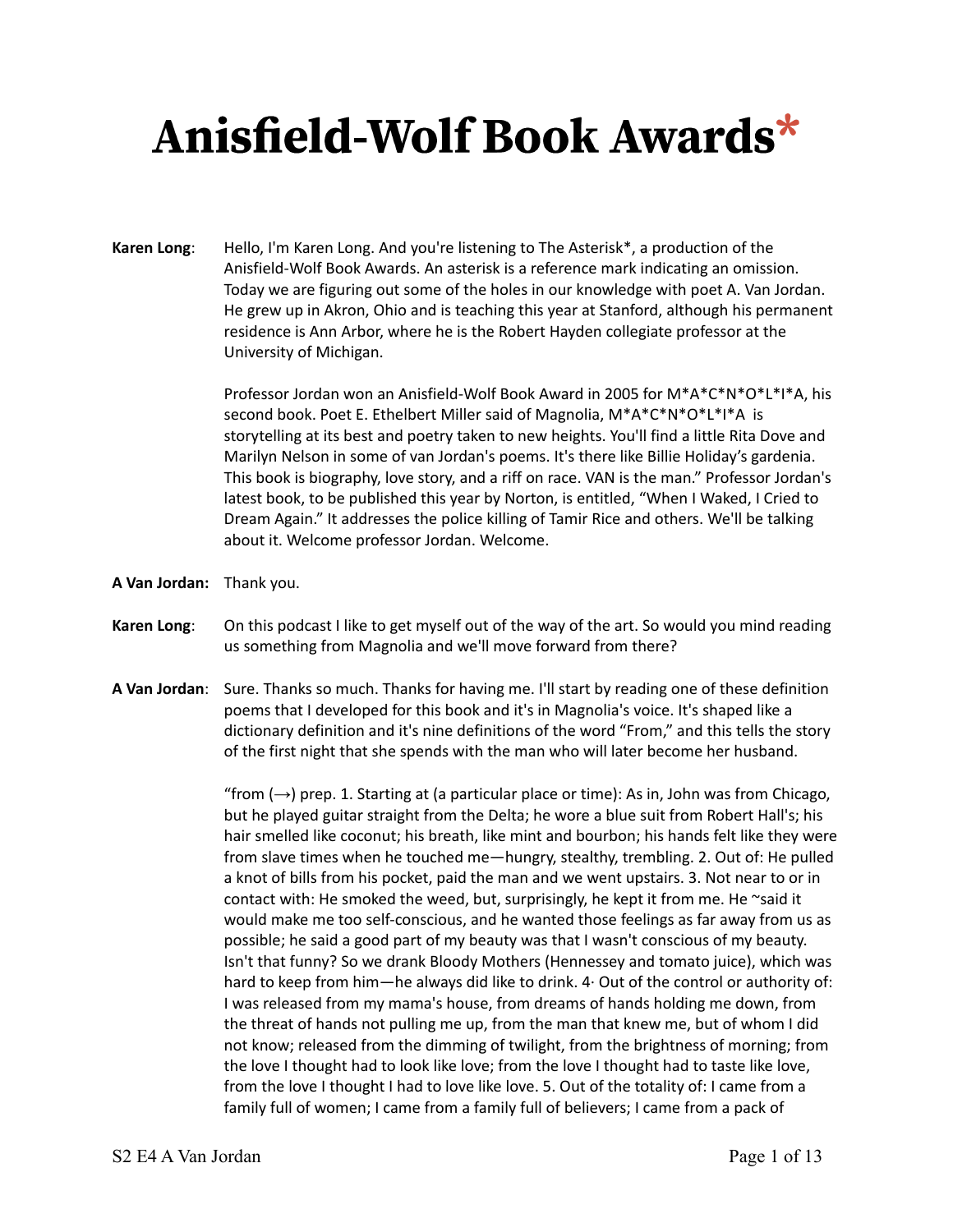witches—I'm just waiting to conjure my powers; I came from a legacy of lovers—I'm just waiting to seduce my seducer; I came from a pride of proud women, and we take good care of our young. 6. As being other or another than: He couldn't tell me from his mother; he couldn't tell me from his sister; he couldn't tell me from the last woman he had before me, and why should he—we're all the same woman. 7. With (some person, place, or thing) as the instrument, maker, or source: Here's a note from my mother, and you can take it as advice from me: A weak lover is more dangerous than a strong enemy; if you're going to love someone, make sure you know where they're coming from. 8. Because of: Becoming an alcoholic, learning to walk away, being a good speller, being good in bed, falling in love—they all come from practice. 9. Outside or beyond the possibility of: In the room, he kept me from leaving by keeping me curious; he kept me from drowning by holding my breath in his mouth; yes, he kept me from leaving till the next day when he said Leave. Then, he couldn't keep me from coming back.

- Karen Long: Wow. Thank you. Thanks. I love the vessel you put those ideas in.
- A Van Jordan: Thank you.
- Karen Long: How did that come to you? Using the actual form of the dictionary to ignite your creativity?
- A Van Jordan: Well, thanks for asking. That came to me kind of by happenstance. I had been spending so much time with the dictionary. To quote Harriet Mullin, was sleeping with the dictionary and in doing so, I had this bad idea that I was gonna use the words from the 1936 spelling bee, these big words. And I was trying to shoehorn them in different poems and it just was, it was a bad idea. It didn't work. But while I was spending time with the Oxford English dictionary, I would come across prepositions and I'd be shocked to see how long the definitions were.

Karen Long: How elastic they are.

A Van Jordan: I thought, do I actually know the definition of "to"and "with," and ``from," so I just get lost in them. And as I was reading them, it almost felt like a little narrative was developing through reading the, the variations of the definition. And I started going back to the poem that was trying to write about that night. And I was trying to see how I was using the prepositions, which is something that for poets it's not necessarily the thing that's usually focused on because the nouns and the verbs are the image stars. And they often carry the stress and things like that. But the prepositions are kind of the connective tissue that kind of can lead you from one image to the next. And I thought, well, what would happen if I decided to privilege the preposition instead of the mountain of the verb, and this is the result.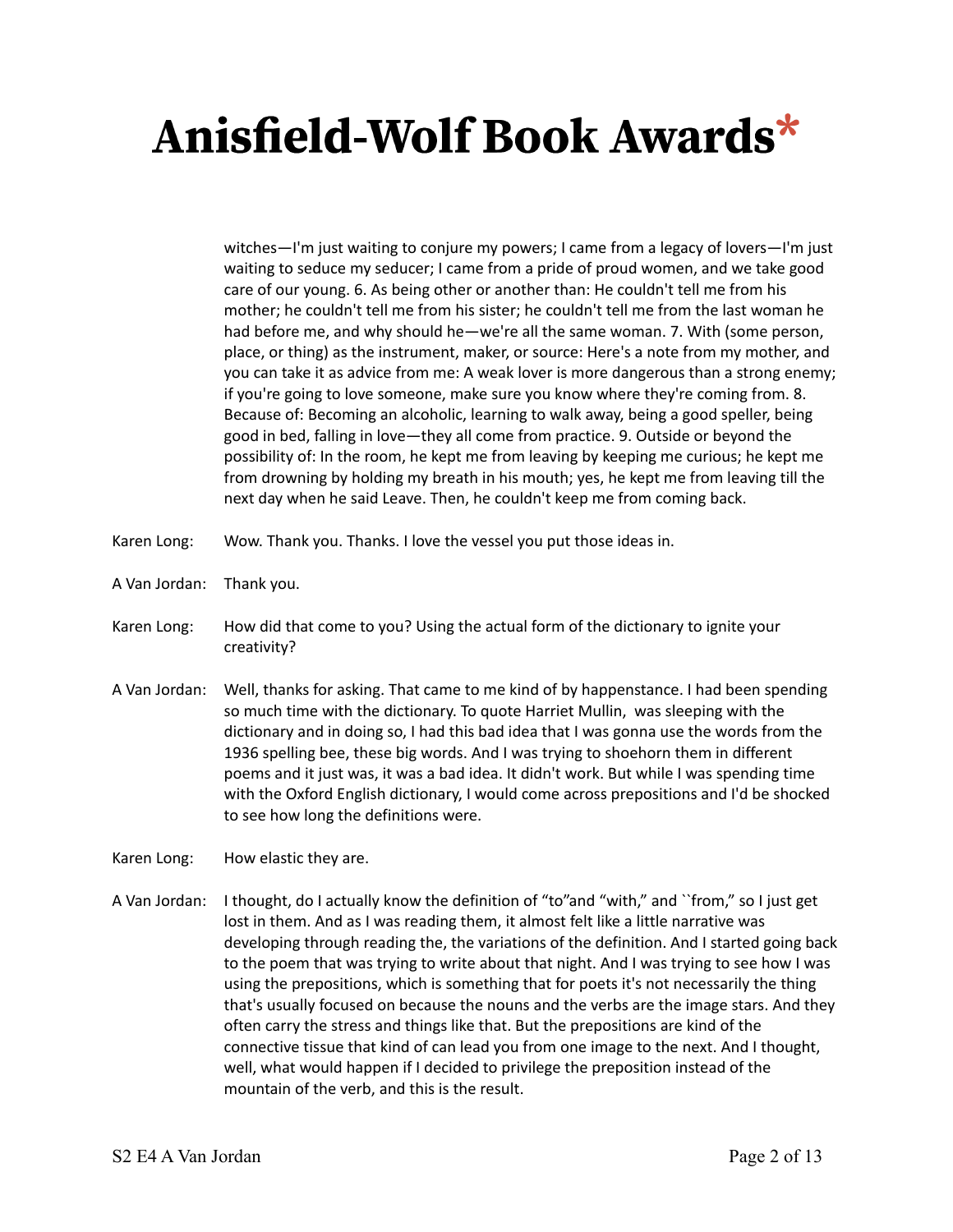- Karen Long: And it carries so beautifully. I felt I could hear Magnolia trying to right size her notions of what love might be. . But I also felt in that beautiful phrase about "the weak lover," I felt Morrison, her voice saying, "Wow, watch for that." Love all the way.
- A Van Jordan: . . I'll take it.
- Karen Long: I also loved that line that I know you like from your very first book ``Rise," where you wrote, "The room was so quiet you could hear a gnat piss on cotton." Where did that come from, Professor Jordan?
- A Van Jordan: Well, that's the kind of language I would hear from one of my uncles, who's always had these very beautiful metaphors that were kind of colloquial and kind of vulgar. They were just perfect, you know? And so it was kind of a variation of one of those.
- Karen Long: It's memorable. I'm not gonna forget that one. Thank you. And before we leave talking about MACNOLIA, I did discover that you have a great story about the serendipity of her as your subject in how you returned to Akron and found Macnolia Cox.
- A Van Jordan: This is true. So I was living in Austin, Texas at the time, I believe. And I was traveling back and forth a couple times a year to see family, whatever, but mostly flying around the country doing readings and things like that. And my oldest brother was coaching a kid's basketball team and my nephew was playing. He was often telling me about the games and he started telling me about this high school kid who was really phenomenal. He says, oh man, you gotta come see this kid. And every time we would talk, he would bring him up. And he asked if I wanted to come to see this championship game of his, and I thought, "Nah." One day I was going to do a reading and I was in the airport and went to Austin news and there on the cover of, I think it was either Sports Illustrated.
- Karen Long: It was Sports Illustrated.
- A Van Jordan: There was LeBron James and his St. Vincent St. Mary's Jersey. And I read the article. And as soon as I got off the plane and I called my brother, I said, I'm in. You know? So when I got to Akron the next morning, after watching that phenomenal game that he won  $-1$ won't go down that rabbit hole and start talking about LeBron — it was fantastic though. But what happened is that morning, I opened up the newspaper, the Beacon Journal and Mark S. Price, not to be confused with the point guard, had an article, this column called This Place, This Time. And it chronicled that day in history where Magnolia won the spelling bee. It was a pretty capacious article because it was two pages.
- A Van Jordan: With pictures as a double page spread. Both of my parents were alive at the time. And as they each got up and came downstairs, I was asking them if they knew about this young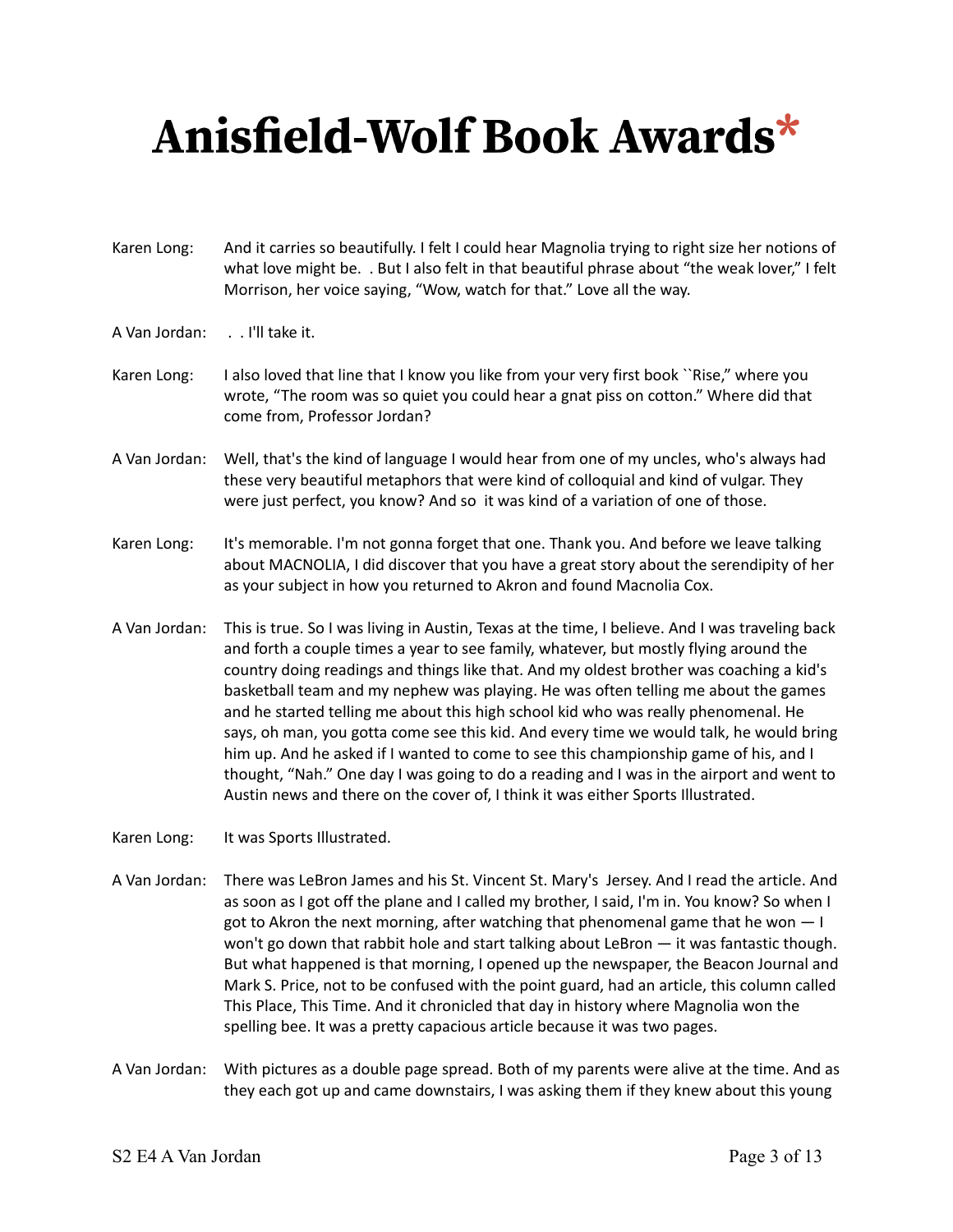girl and they said no, and I was surprised because she would've been in their age group. And so I then thought, oh, this is really interesting. I was at the time writing about the Great Migration. At least I thought that's what I was writing about. And then when I saw her story, I realized that so much of her life and the life around her was emblematic at that time. And so the more research I did on her although I thought I was just gonna do a poem or two, it just sort of mushroomed into this larger project.

- Karen Long: Well, you did an act of rescue in finding her and you actually found her niece.
- A Van Jordan: I did. I did.
- Karen Long: And through her niece, her mother's diary,
- A Van Jordan: She gave me snippets of the diary.
- Karen Long: Not the whole?
- A Van Jordan: Yeah. I would ask her questions and then she would go to the diary.
- Karen Long: What a blessing to have the family as part of the creative process.
- A Van Jordan: I wanted to contact them and she was the only living relative. I had gone not far from where we are sitting right now, down to the Department of Vital Statistics and found her birth certificate, death certificate and, got the obit from the Journal here. So in this library. And found out about her niece and contacted her. And we met January of 2003 in a coffee shop in Akron.
- Karen Long: You have such a visual memory. I can see it in your writing too. So you and I were back in touch in the summer of 2021 around the excitement for Zaila Avant-garde winning the whole kitten caboodle spelling bee. The joyfulness and the genius of that child and the supreme echo back to Macnolia. So tell us a little bit about how those events across time sit with you.
- A Van Jordan: I was pretty emotional watching. And the thing about it was when I think about Macnolia the thing that really attracted me to her story was that she is that age as a child where it's sort of that friction point where you could go in either direction in terms of shifting into gear. And so she had all the potential to take off. Um, but this event just kind of snuff that out. I think sometimes we forget both how impressionable someone can be at that age, but also how indelible events can be for a person at that age. And seeing Zaila and the support that she had.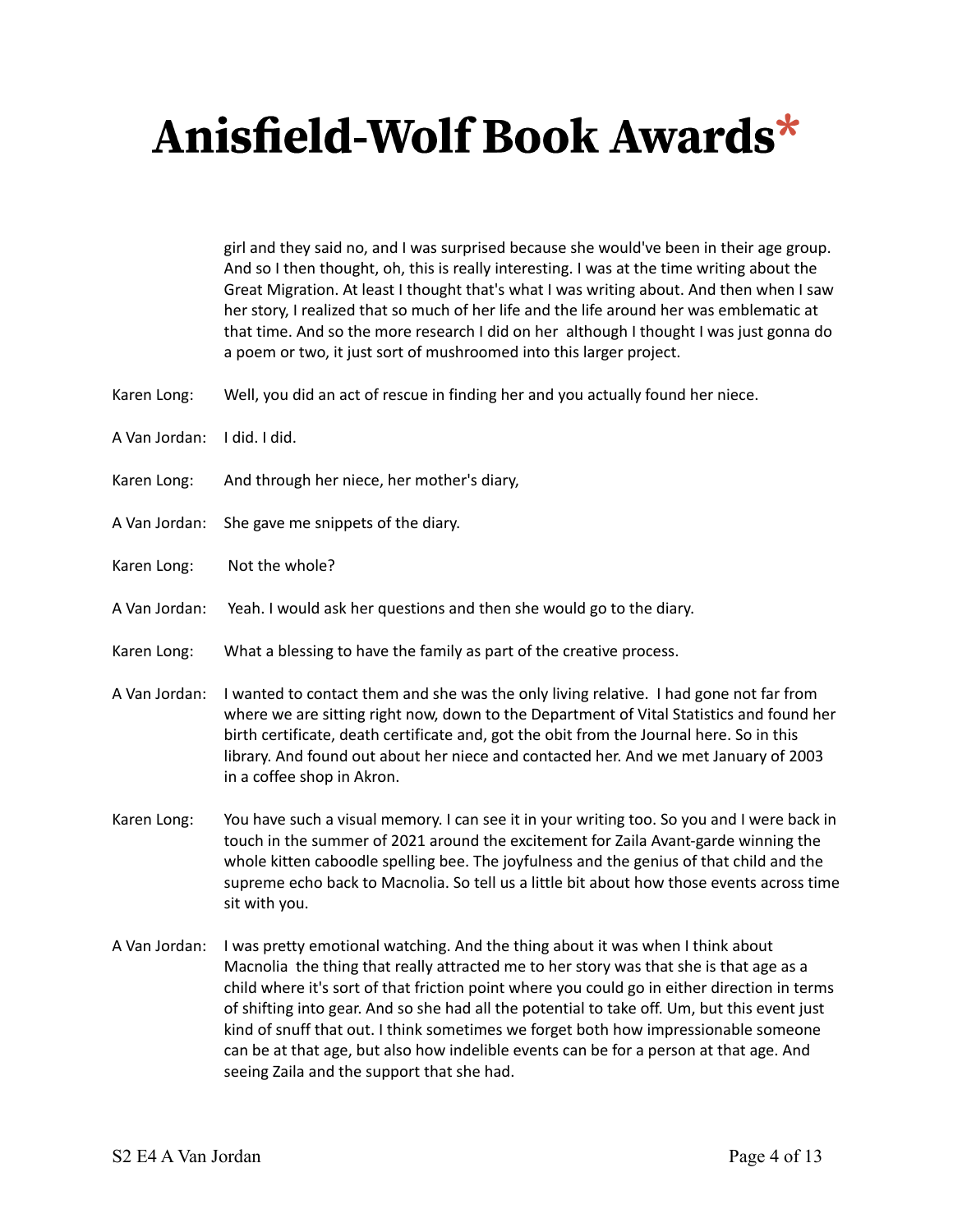#### Karen Long: And her family.

- A Van Jordan: And as you, um just mentioned her joy it was so evident that she had this great support system in her life and I couldn't help but to think wow. I wonder if Macnolia had grown up in a world where outside of her own household, she could have had the same kind of support, you know? Um, could she have won that…?
- Karen Long: Yes. And could she have become the doctor that she had the idea of becoming? So you mentioned to, I think a journalist in Arizona, that you had kind of a, I think the word was crappy high school experience with reading. You didn't have novels, you had more like readers under-resourced, I guess, would be the word we'd use now. Um, how did you find your gear?
- A Van Jordan: Oh, that's a great question. I think part of it was just living inside my mind a bit like sort of having a world onto myself and, and always sort of protecting that. And even having just small moments of encouragement outside, I had it at home, but it's so important to have it outside of home as well.
- Karen Long: The validation of the world.
- A Van Jordan: Right. I have to first say that I had no intentions of becoming a poet, never thought it was possible. I never had a dream of it. Even by the time I got to college. The thing that college did for me was solidified that I just thought, oh, I'll never write a book. This is not for me, you know? I became an English major and had very encouraging professors, but at that point I was still in that phase where you're sort of in reverence to the things that you're reading. And so I was a bit starstruck,, the anxiety of influence was there. Yes. And just, there was just no way in my mind that I saw myself in that, in that image.
- A Van Jordan: And then I moved to DC. And in DC the thing that I was surprised by was the artists and the arts class of folks who were there making a living as artists off their art. And I met musicians, visual artists, poets, filmmakers, actors and they were just folks, I would just randomly meet in bookstores, or I go to an open reading and then suddenly this person is a friend and they're making art. And I realized that I didn't have that growing up here in Akron. There was no one in my life, like when I thought about someone being successful, I thought they were either gonna be an attorney or, or a school teacher or something like that. So all of the kind of artistic uh, dreams or whatever I had, I felt I had to tamp those down and be more practical. Ah and then coming from a very working class family, you think, okay, you're going to get a job, good salary benefits. Right? And so nothing in the art seemed to translate to that. As I met different writers they encouraged me. One of them was a writer, Joe Diaz Porter. It was one of the first people who said, look, I know you have some poems. Mm. And I want you to come to this microphone and share some, some poems.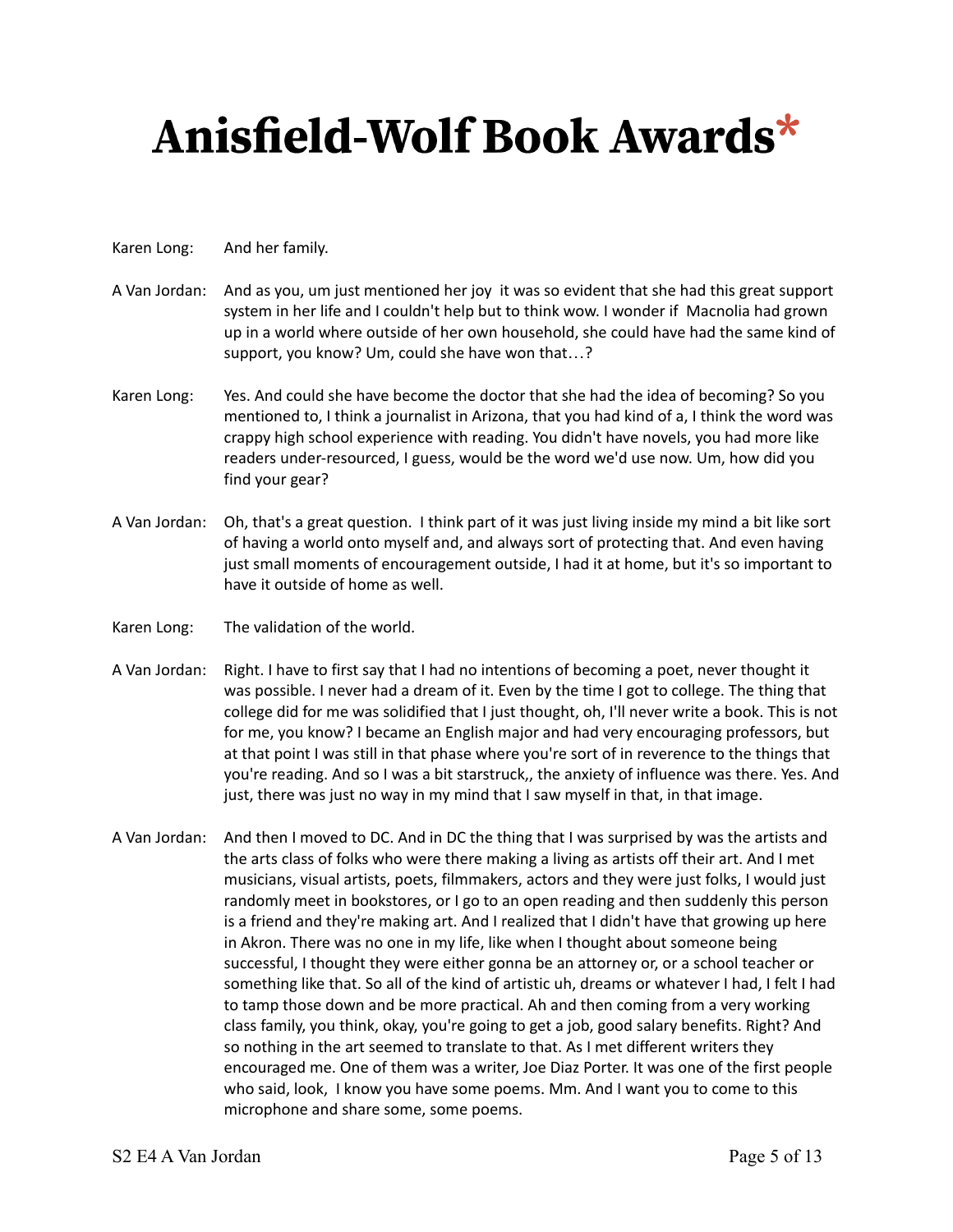#### Karen Long: Were you a student at Howard then? Or were you working?

- A Van Jordan: No, this was many years later. I was actually working as a journalist right. Going to the microphone after Joe, at the time he was going by DJ Renegade, as a performance poet. He was encouraging me to get to the microphone. The first time I read a poem, it was a bad poem, but still the thing that surprised me was how closely people were listening. And so you would write something in the quiet of your room and you think this is, this is for you. No one else is gonna hear it. So there's this kind of unvarnished truth there. And then you're asked to kind of go out and share it and you get out there and you realize that there are these moments when people are gonna gasp or this moment when someone's gonna laugh at the right time.
- A Van Jordan: And you realize, man, people are really listening to me. And it dawned on me that in the course of my day, particularly in this body as a black male, I didn't have people who were listening that closely and listening just to hear it and to take it in without judgment. And for the first time I felt like, okay, people are both listening closely and I'm getting affirmation back. And there are folks who are connecting to what I'm saying. So this thing that was in my head was not just in my head. It was in their heads as well. And that became very seductive. And I kept chasing that.I just had to come back for more. Um, and eventually I ended up going back to grad school to study creative writing and just taking it from there.
- A Van Jordan: But initially I was thinking this was gonna be a hobby. And then the idea in my mind was that still with this very kind of Midwestern work ethic idea in my head that I had to do something else. I remember seeing my dad retire from Goodyear Tire + Rubber, and he worked at Goodyear for 50 years. And he started with 16. They found out how young he was to let him go. He came back when he was 18 and retired when he was 68. And with that, I realized it was the first time I had seen my dad kind of sitting at home. And I realized that everyone in my family has this, this great work ethic, but not much of a play ethic.
- A Van Jordan: Because of their strong work ethic. There hasn't been time for, for hobbies and, and leisure and things like that. I really wanted to kind of break that mold. And I thought at the time that that's what this was gonna be. Poetry was gonna be this hobby, but having that, like I said, that kinda working class sensibility, I had to turn into a job. And and, and found that there were writers who were working at universities, getting paid salaries, getting benefits.
- Karen Long: I feel like Robert Hayden would so appreciate that.

A Van Jordan: Oh. Absolutely.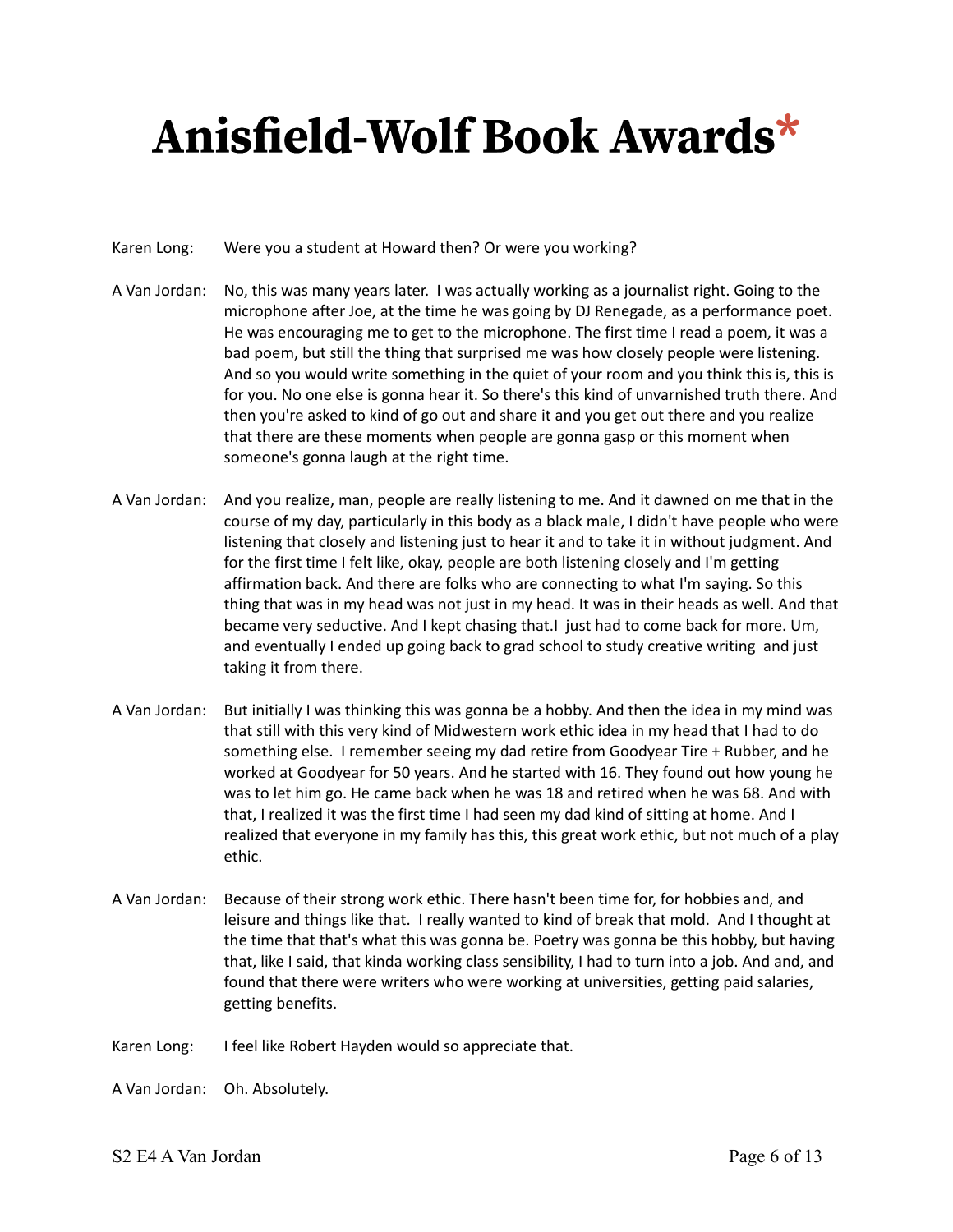| Karen Long:   | It feels perfect. That's the name that attaches to yours.                                                                                                                                                                                                                                                                                                                                                                                                                                                                                                                                                                                                                                                                                                                          |
|---------------|------------------------------------------------------------------------------------------------------------------------------------------------------------------------------------------------------------------------------------------------------------------------------------------------------------------------------------------------------------------------------------------------------------------------------------------------------------------------------------------------------------------------------------------------------------------------------------------------------------------------------------------------------------------------------------------------------------------------------------------------------------------------------------|
| A Van Jordan: | Oh, I was very purposeful in choosing his name.                                                                                                                                                                                                                                                                                                                                                                                                                                                                                                                                                                                                                                                                                                                                    |
| Karen Long:   | Yes. Oh, I didn't realize you got to.                                                                                                                                                                                                                                                                                                                                                                                                                                                                                                                                                                                                                                                                                                                                              |
| A Van Jordan: | There was a list of former professors who taught at the University of Michigan and I saw<br>his name and I cannot believe it was available.                                                                                                                                                                                                                                                                                                                                                                                                                                                                                                                                                                                                                                        |
| Karen Long:   | Did you ever meet him?                                                                                                                                                                                                                                                                                                                                                                                                                                                                                                                                                                                                                                                                                                                                                             |
| A Van Jordan: | No, I never, never met him. You know, he died in 1980. And I was at Buchtel High School<br>here in Akron.                                                                                                                                                                                                                                                                                                                                                                                                                                                                                                                                                                                                                                                                          |
| Karen Long:   | Oh my goodness. You didn't overlap. Except in the Pantheon.                                                                                                                                                                                                                                                                                                                                                                                                                                                                                                                                                                                                                                                                                                                        |
| A Van Jordan: | Exactly.                                                                                                                                                                                                                                                                                                                                                                                                                                                                                                                                                                                                                                                                                                                                                                           |
| Karen Long:   | And now we'll pause for a short break. The Asterisk* is a project of the Cleveland<br>Foundation to bring more readers and listeners into conversation with the best writers in<br>English. In this case, recipients of the Anfield Wolf Book Award. We'll now return to the<br>conversation.                                                                                                                                                                                                                                                                                                                                                                                                                                                                                      |
| Karen Long:   | I'm really curious about your work with students because you've been in so many places<br>and you've been at Rutgers and of course, Michigan, and this year you're at Stanford.<br>Does geography change the nature of the classroom?                                                                                                                                                                                                                                                                                                                                                                                                                                                                                                                                              |
| A Van Jordan: | I think geography and the institution both change. University of Michigan and Stanford<br>are highly selective institutions. The students at Stanford are students who probably<br>would not have gone to most public institutions. So they're very well prepared and what<br>I've come to find is that they have as much soul as any student I've had anywhere else.<br>But their preparation just makes for a smoother semester. At the time I've been at<br>Michigan, it's been a bit more diversity in the classroom, both racial, cultural diversity,<br>but also class. The most diverse campus and classroom I've ever been in and taught at<br>was Rutgers University in Newark. And in that, on that campus is probably the most<br>diverse state institution in America. |
| Karen Long:   | Did not know that.                                                                                                                                                                                                                                                                                                                                                                                                                                                                                                                                                                                                                                                                                                                                                                 |

A Van Jordan: I had a semester in which I had neither an African American student or a white student but had African students and Caribbean students and, first-generation Latinx students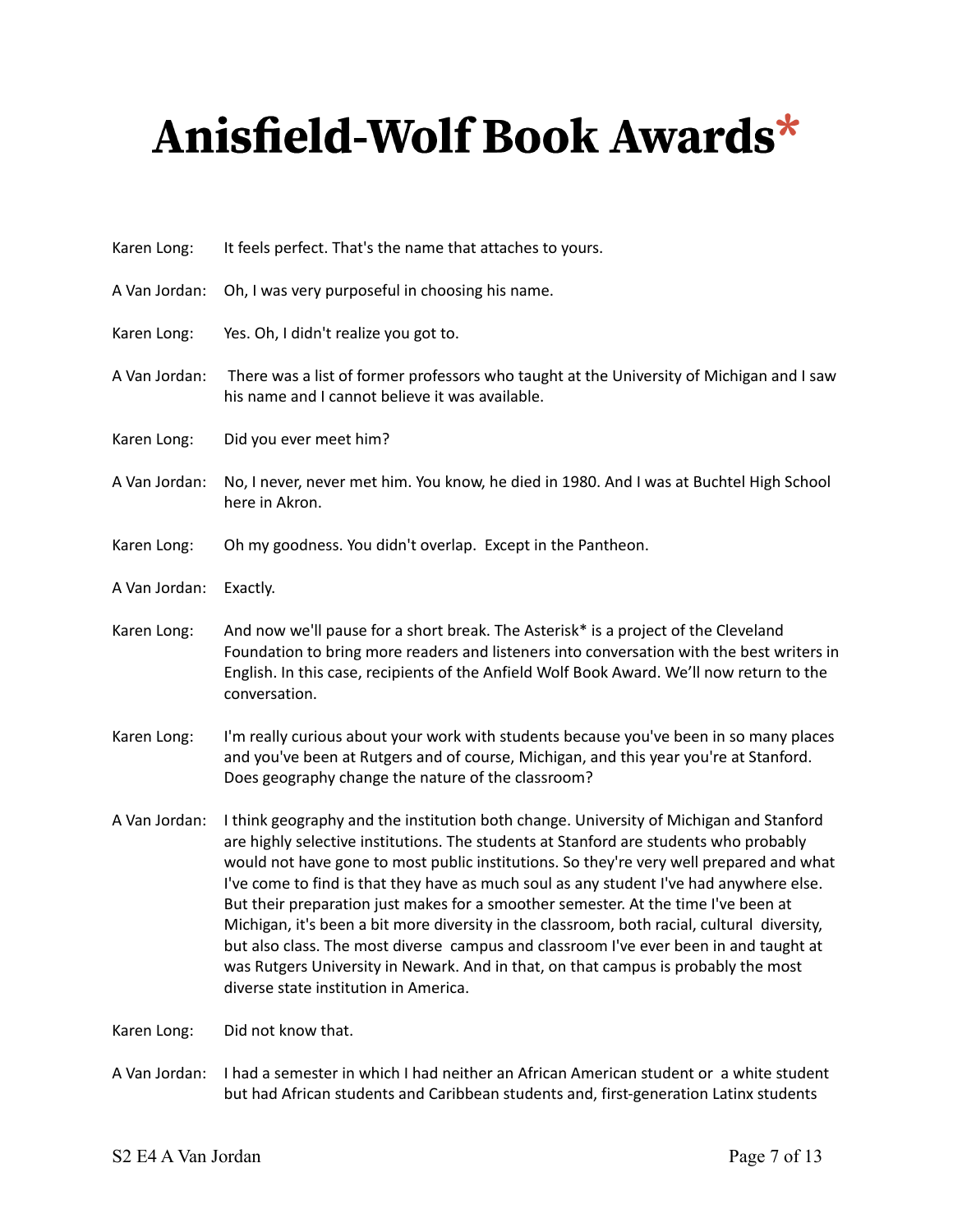Asian students, Arab students, most first-gens in that class. Very, very exciting classroom to teach in.

- Karen Long: The energy is so different, very different, very different. I think monocultures are bad. On the environment, they're bad for us.
- A Van Jordan: That's true. That's a good parallel.
- Karen Long: Well, I'm gonna have to take a course at Rutgers before I hang it up. Because that sounds so appealing. I was very interested to read professor Jordan that you were drawn to this, the art and practice of protest, even as an undergraduate at Wittenberg College in the middle of Ohio. That interest is finding some more voice in your upcoming collection. Can you talk about that?
- A Van Jordan: So the upcoming collection is using Shakespearean characters, primarily black characters. Caliban from The Tempest, his mother Sycorax, who doesn't actually appear in the play, but who's mentioned quite a bit, Othello from that play and Aaron the Moor from Titus Andronicus. Those three or four figures are like a lot of the Jewish characters in Shakespearean plays. Um, their characters are often besmirched before they have an opportunity to sort of present themselves.
- Karen Long: To speak.
- A Van Jordan: To speak even. Yes. And so you have this, this maligning of their, their character to the audience and to one another on stage and among the characters. It reminded me of, of the ways in which we are first introduced to the victims of…
- Karen Long: Police violence…
- A Van Jordan: Police violence, and encounters of African Americans with police. Yep. And you first hear that, um this person possibly had a juvenile record or a warrant or something or some other sort of characterization of….
- Karen Long: Or their mother, their boyfriend were bad people.
- A Van Jordan: Exactly, exactly. You know, and so you hear these things and you wonder, okay, what's the, what's the larger story here? And you find out later because that person's mother or their spouse or their sibling, or someone comes out and they say, oh, well this person started a community garden here, or this person played trombone, their marching band or whatever you start hearing these stories about these people and you realize that that was not the character that was killed. That was someone else that they were sort of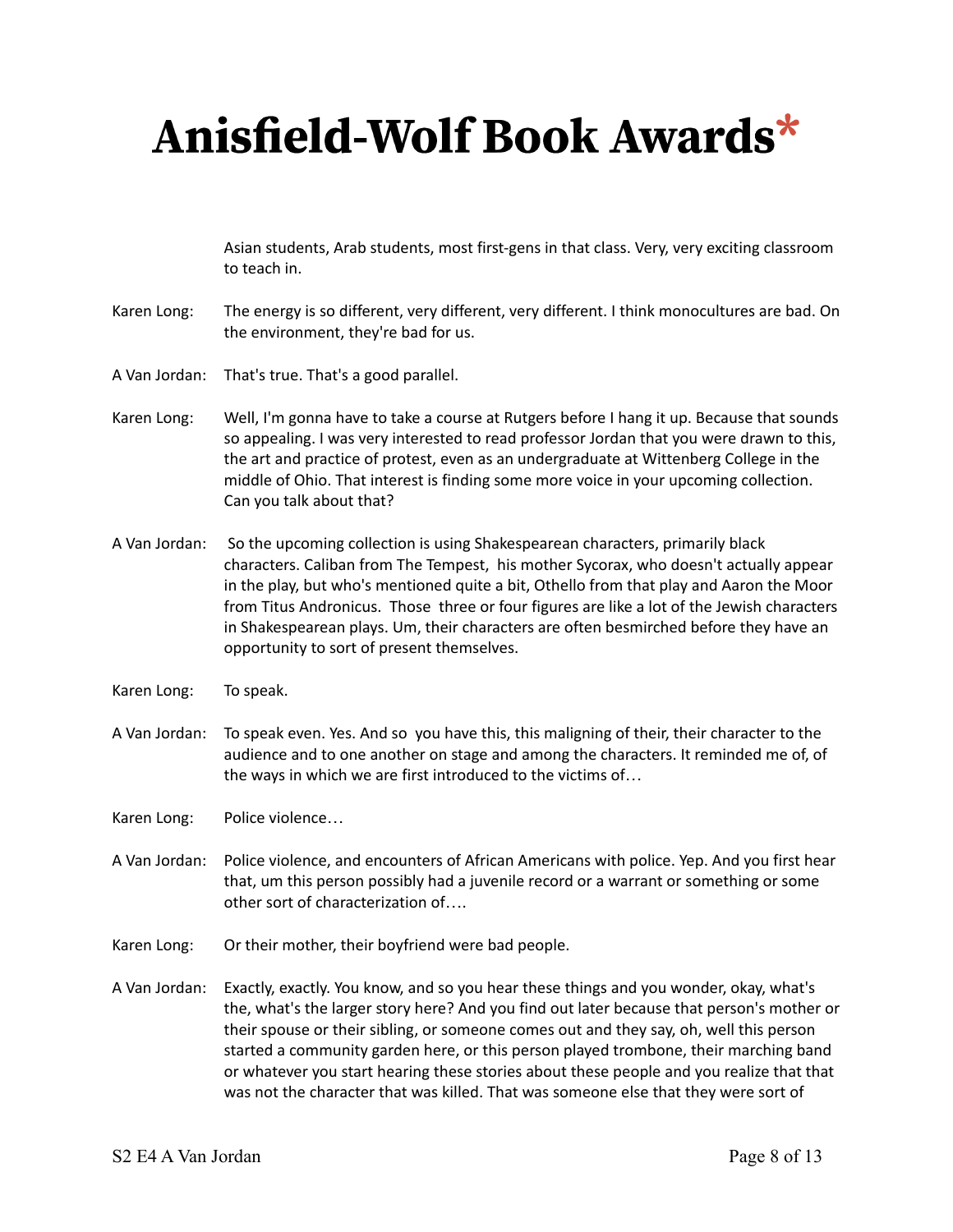justifying this kid. And when I read about Tamir Rice in Cleveland, it stood out to me because it reminded me of when I was a kid. I was with my brother going to a shopping Plaza in Cuyahoga Falls, which we call Caucasian Falls, when I was a kid.

- Karen Long: Seriously. I can attest.
- A Van Jordan: So we were there, my mom was seeing a seamstress and we were sort of killing time in this plaza cuz we were bored sitting there with her and we're walking around and these cops came and pulled up like hot up on the sidewalk of the plaza we were walking on, pulled their guns out. I was in third grade.
- Karen Long: Oh my God.
- A Van Jordan: You know? And we were in church clothes. But in their minds they said, oh, we got this call, someone called said you know, two suspicious men were walking around here shoplifting, you know? And so someone…
- Karen Long: Had called that in?
- A Van Jordan: Someone had called that in. And when I heard about Tamir rice one of the justifications was that they thought he was, they, they heard that there was a man mm-hmm, <affirmative> in the park carrying a gun
- Karen Long: Man with a gun
- A Van Jordan: Man with a gun. And then when you, when you see the video and you, you hear the audio to this, uh they initially said that they shot him within two seconds and they said uh, show me your hands three times stuff. But what happens is that when you see the video, the car doesn't even come to a full stop, hasn't settled.
- Karen Long: It felt as if the car skidded farther than it intended to go and also greased the sense of panic.
- A Van Jordan: And so from the passenger seat, he starts shooting this kid. And their justification was that, well, this gun looked like a real gun, but he didn't have a chance to even pull the gun out to show them the gun. It's almost like Schrödinger's cat at that point. You haven't seen the gun, so you don't know what this thing is that you have in your mind. So you hear all of this before you see the video evidence. Yes. Before you hear his mother talk about him. Before you hear anything else before you even see this cherubic picture of him which you see the kid it's like, this is a child, so all of that sort of played a role in shaping this new collection.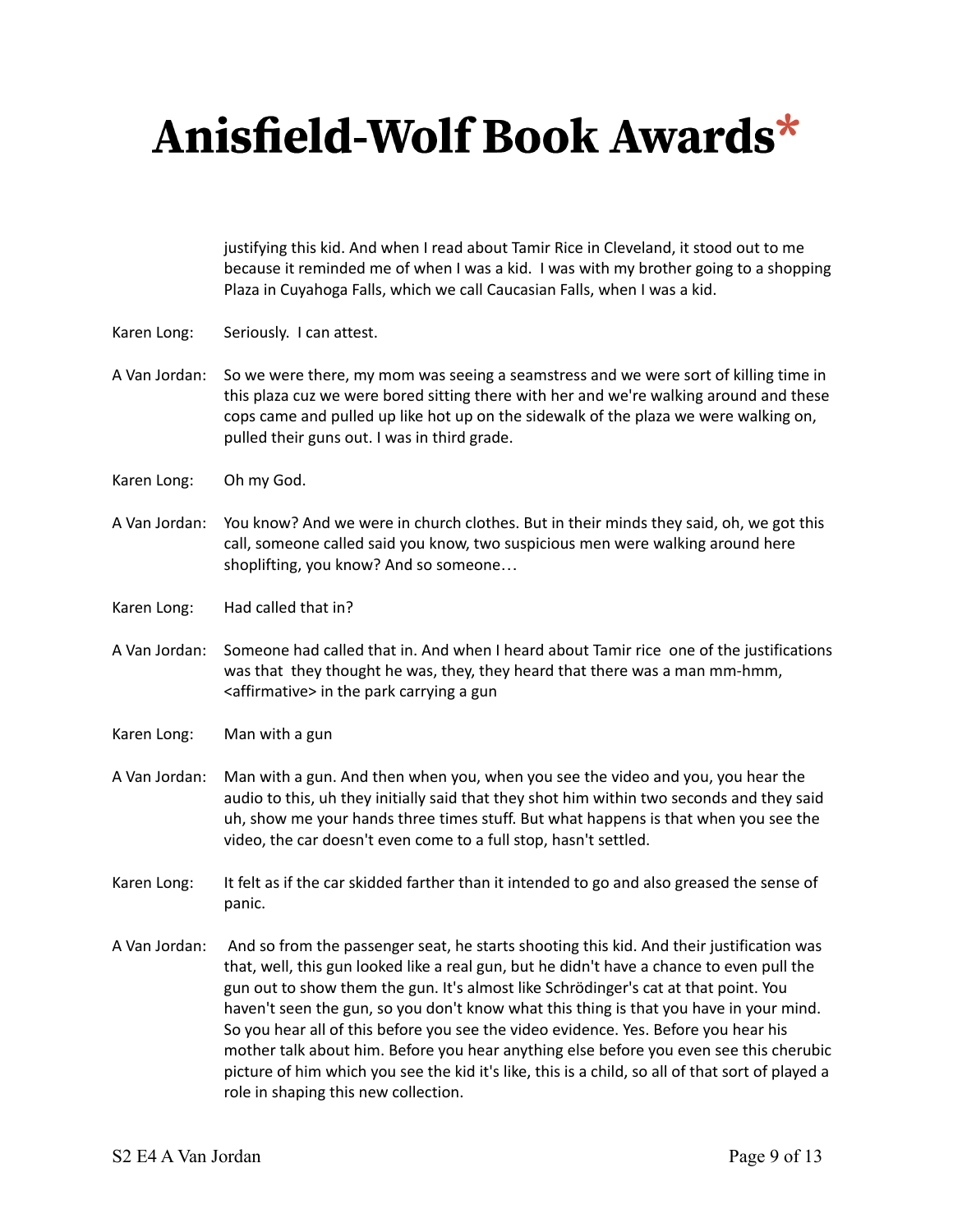- Karen Long: But what connected some writing more than 400 years old to this in your head?
- A Van Jordan: Reading it now, reading those plays now and watching the news now. Also just thinking about early modernism and what was happening around race and the ways in which England in the late 1500s was going through a kind of "Make England Great Again" trying to get the black Moors as Queen Elizabeth says, out of England and it was the same kind of attitude towards skin color. This was where it really emanated from was not, um some people make the argument, oh, Spanish Moors, but no, she specifically said the black Moors. Hmm. And so at that time with not just Shakespeare, but other early modern plays, you hear these references to Moors, Jewish characters and they're often talked about in these disparaging ways, but it's also around humor and there's a good deal of scholarship now that's being done on this and that carries out into the streets. You come out of the theater and the folks in the theater don't look like the characters that they're laughing at and they go out into the streets and they see one of these people that's been represented in the play. And that's their idea of that person.
- Karen Long: You know, and it's traveled for centuries,
- A Van Jordan: It's traveled for centuries and we still see it now. And so when you, when you hear these stories and you, you read some of that early modern literature, and then you pick up the newspaper or your phone or whatever nowadays, and you read it in the news, it's very similar rhetoric being used.
- Karen Long: I had a professor who used to say a joke is a truth that went out and got drunk. So when people say, I'm just kidding. You're actually saying what you want to say.
- A Van Jordan: Yeah, yeah.
- Karen Long: Well, I'm so excited about this upcoming collection, when will Norton publish it?
- A Van Jordan: I, I have no idea. It just, it just turned it in.
- Karen Long: Oh, might not even be this year then.
- A Van Jordan: It usually takes about a year. I was happy to turn into them. I'm just happy to be at this stage
- Karen Long: Congratulations on that. Before I ask you to read us something from "When I Waked, I Cried to Dream Again," which is from The Tempest, would you speak for a minute about your fellowship with the other Anisfield-Wolf poets? Victoria Chang told me you reached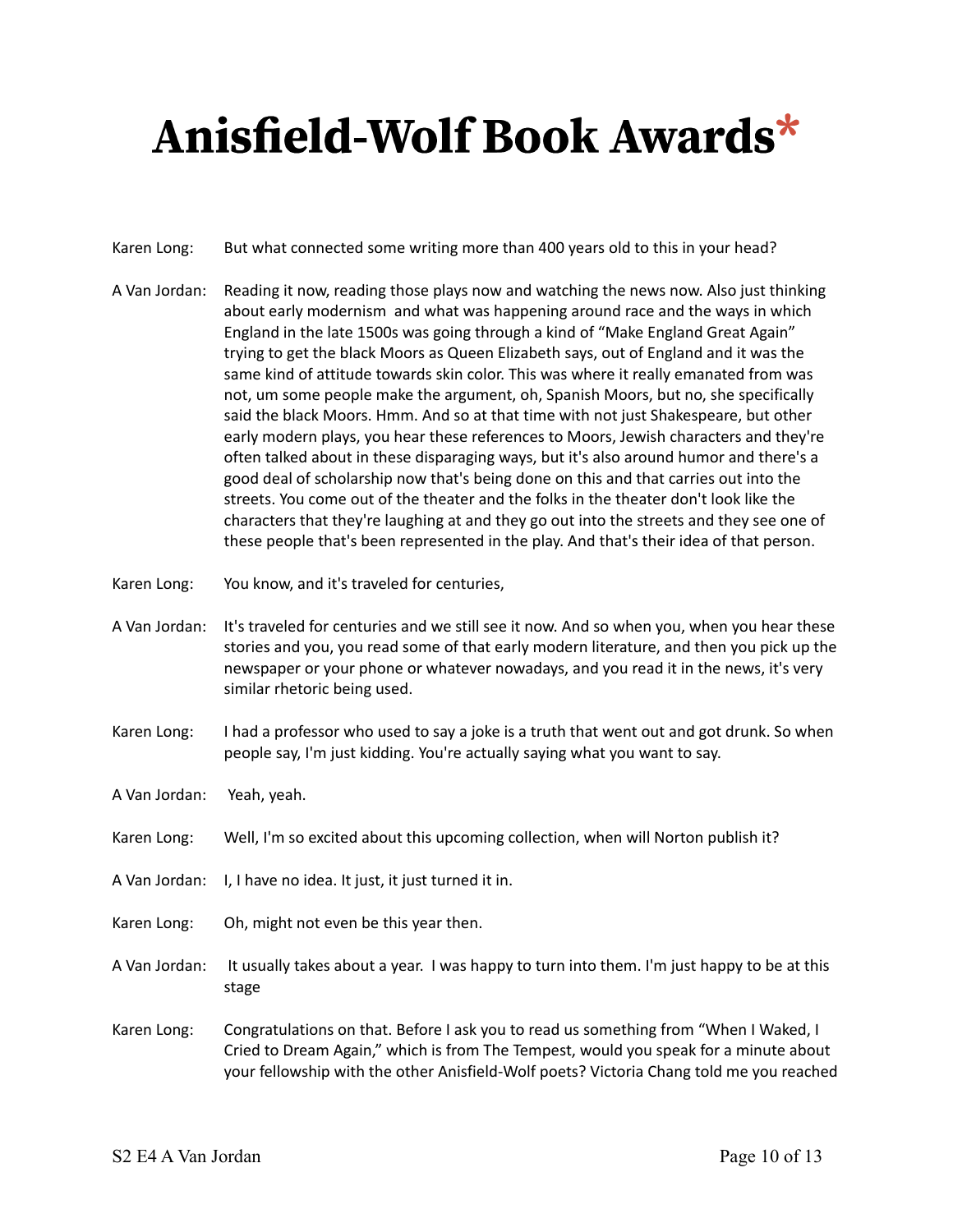out to her when she won in 2021 and that you said this is a different kind of acknowledgement.

- A Van Jordan: Well, Victoria is great. Just a wonderful poet and it's like someone who I often read for inspiration.I still read poets of other generations for inspiration, but it's great to have peers who I can turn to, they have a body of work now that I can turn to. Um, and Adrian Matika is one of my closest friends.
- Karen Long: And Peter ho is, oh, Peter
- A Van Jordan: Ho Davies is in the English department. He's like, he's a very close friend.
- A Van Jordan: Having friends, like Victoria and Adrian and, and Peter um, I'm always inspired by what they're doing in their work. Peter's last book. I remember reading it and telling him how much it meant to me because my wife and I also went through IV Fand knew what that experience was like. And it's just great having peers who kinda keep you going.
- Karen Long: And so remarkable to move from a time and place where you didn't imagine an art life to having a fellowship.
- A Van Jordan: Exactly, exactly.
- Karen Long: Good on you.
- Karen Long: So I think you brought with you the first poem from "When I Waked, I Cried to Dream Again." It. Is there a setup you want to give us?
- A Van Jordan: So the first half of the book is primarily talking a good deal about The Tempest. And this is, Sycorax is supposedly uh, as powerful of a ,I guess for lack of a better term, a witch as Prospero is a warlock. But she doesn't appear. And so I wanted to give her a voice to kind of kick us off and bless the journey of the rest of the book.
- Karen Long: Thank you.
- A Van Jordan: So this is called Hex.

The day of the spell was the day of cast shadows, of diaphanous figures whipped clean of fear, angels ablaze sailing a coastline of hushed tête-à-têtes, adagio tenor wails laced with rage, smoke rising from the wails, from the laughter; just when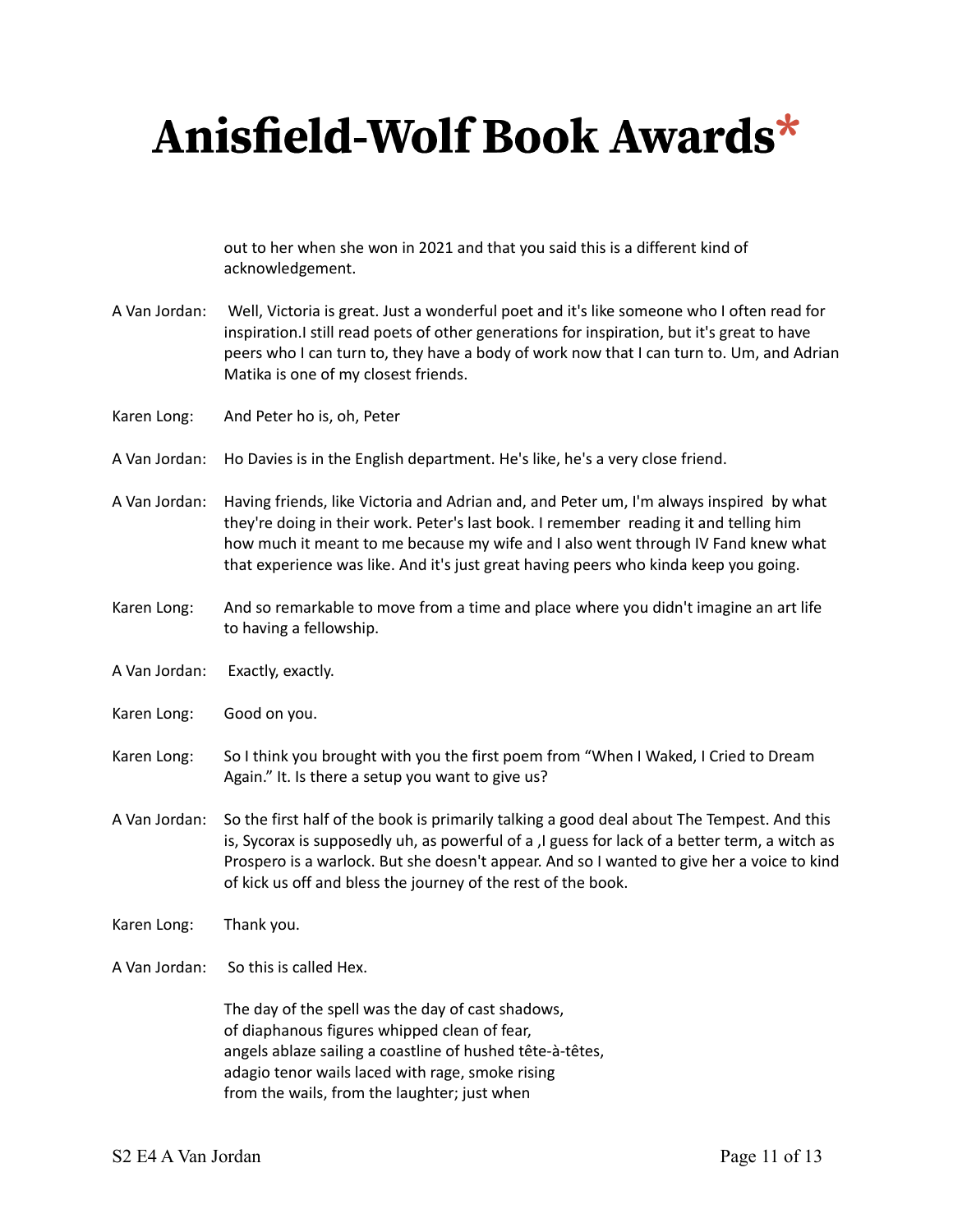the last local trains crawled into stations;

just when televisions grew verdigris in homes, obsolete from indolence; just when black signatories erased their names and put on their boots, cirrus streaks formed on the skyline of the city. A mother held her barely alive son, the son to whom she vowed protection from harm. Having thrown a circle

of goofer dust to enclose her enemies, she raises a totem over her head. It's now time: Let her wield the words of black declensions, new vowels, the best nouns of home training, of damn good sense. Let her sit for a spell, wipe sleep from her eye. Let her obtain a license for what's lethal

from whatever God has taken her image, whenever the sun comes over the buildings, whenever the moon weighs more than the sun, more than Pisces and Neptune. Walk to a street corner with plenty of witnesses, where you'll bear no isolation, sing your words facing North or even higher.

Now, walk backward through the chains of time from each past and current hindrance to our future. Invoke the names of those not ceding privilege in boardrooms, the ones who oppress to their graves. Now summon each forgotten spirit, each fallen son. Bless each prayed-up grandmother,

each open door and vivid corridor. Bless the pains spared you, vicarious to you, passed down in your blood, carrying you through the dangers and the echoes of time. Remember: family echoes within your body; history pulls through you as you move through a day. Raise them in this… prayer, let's call it,

to that God who took your image. Go to the tree, to the home, to the street corner, and spread these words–tossing wreaths, spinning incantations–where torn